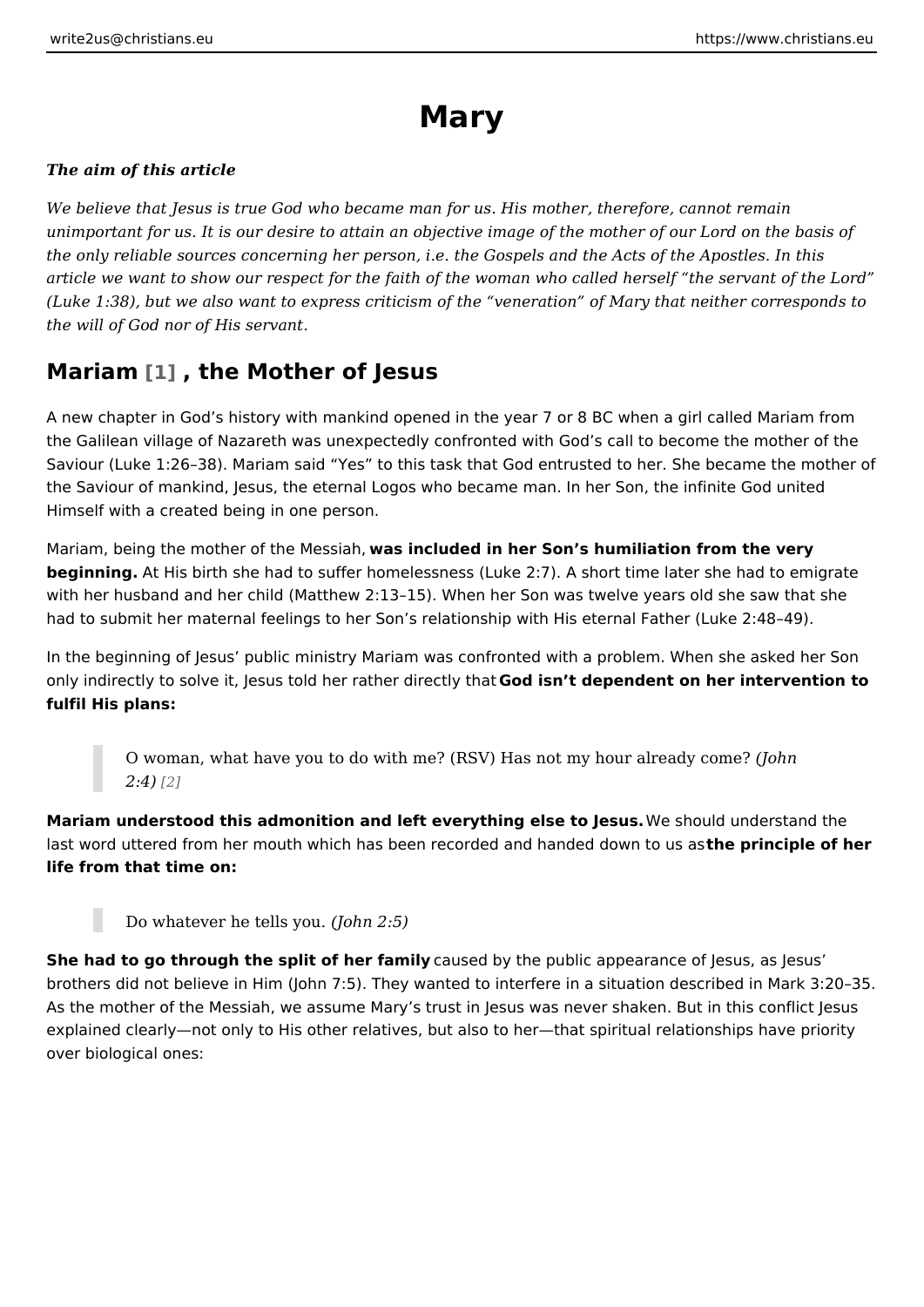But he replied to the man who told him, Who is my mother, and who are And stretching out his hand towards his disciples, he said, Here are my brothers! For whoever does the will of my Father in heaven is my brothe  $m$ other (Matthew 12:48 50)

From that tim Me acroniam remained in the background modugh she often did not understand Son s behaviour she remained faithful to Him till His death on the cross. In this entrust her rather to His disciple John than to His unbelieving relatives (John 19: resurrection and ascension of Jesus we find Mariam among His disciples when th in prayer (Acts 1:14). That is the last thing we know about her. We can suppose for the rest of her life and died as flahiehful tidibait piloe remaining chapters of Acts all letters of the New Te[stam](#page-6-0) fearit to mention her again shows that Mariam did not herself in a leading role. Instead she contributed to the edification of the churcl and humility.

#### Veneration of Mary?

Mary herself said,

For behold, from now on all generations will ( cakle mie 4t8l) essed. Surely then, it must be right to turn to the Mother of Jesus trustfully in prayer, We consider Mary blessed in the same way as Elizabeth her relative expressed i

And blessed is she who believed that there would be a fulfilment of wha her from the  $L(d$  nucke 1:45)

In the same way, in agreement with the words of Jesus, we consider every believ

Blessed are those who have not seen and  $y$  (edo have  $20$  believed.

When Mary said the aforementioned words she was following the example of Leal Asher, the ancestor of one of the twelve tribes of Israel, said,

Happy am I, for the daughters will ca( $G$  enree bles  $S$ s $Oe$ : d! $3$  KJV)

The importance of the birth of Jesus surpasses the importance of the birth of a patriarch by far. Jesus has significance for all generations. Therefore all people of all generation rejoice over Mary s faith. But Christians do not have any more reason to pray to than the daughters of Israel had to Oppilay Giord Liosalworthy of receiving our Wolhaevhers! Mary expressed her joy and gratitude in a prayer because she had been elected Saviour, she was totally concentrated on God, whom she calle N chien eSain other (Luk words of Mary nor in any other passage of Holy Scripture do we find the least re Mary in our prayers, or to ask her for her inThe ecessionalis full of praylepsayBeuts are directed to God or Jesus. is not a single prayer directed to a mere human bei they might have been during their lifetime.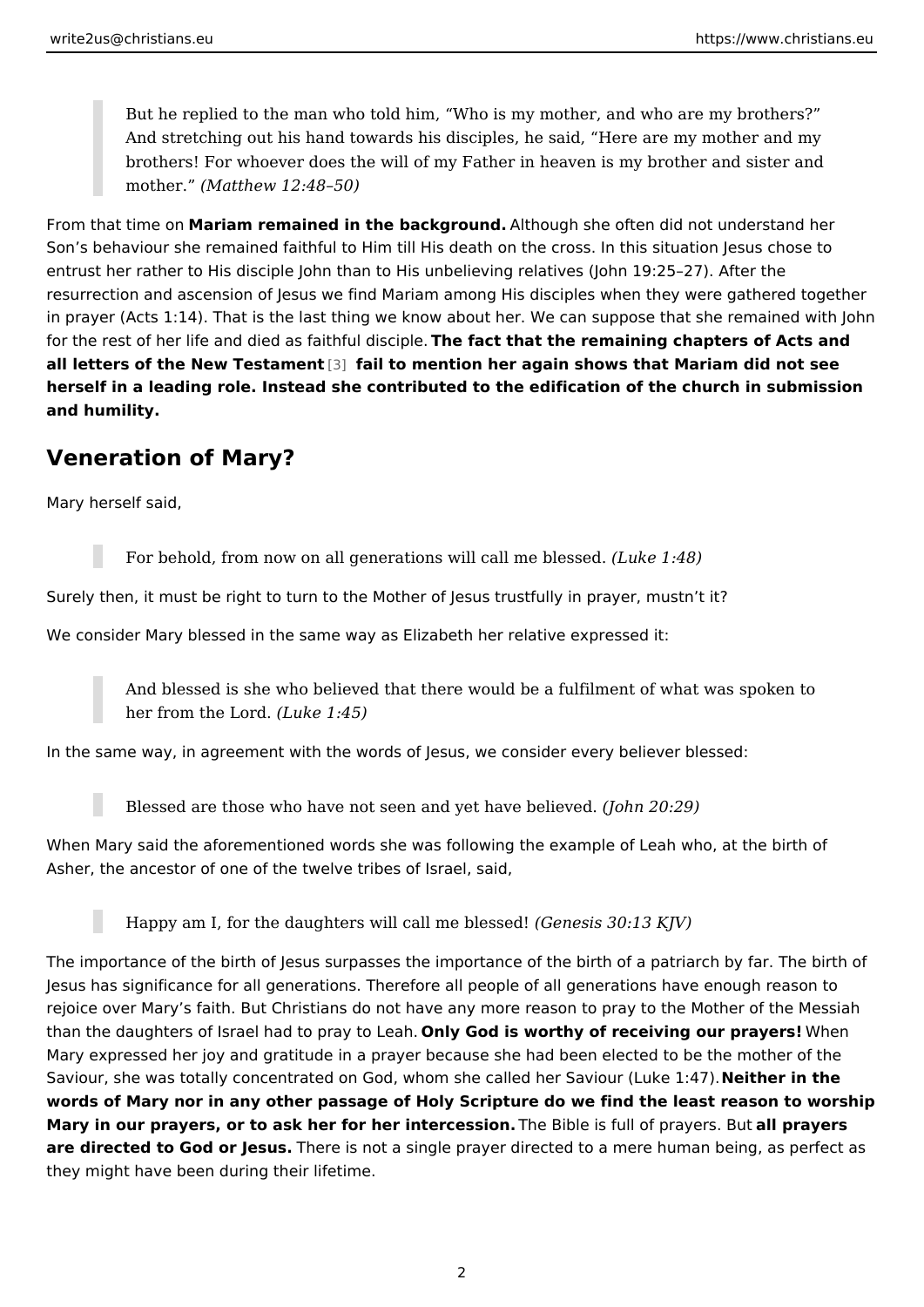You shall worship the Lord your God and him on(Matthew 4u1904rve.

Venerators of Mary frequently say that they do not worship Mary; they simply a their behalf, similar to how we can ask every other Christian to pray for us. This because of the lacking Biblical base, but also be Maaursyed of the offalcity of haam ong us an longer but she lives in God s presencents between this perishable world and the of God exist now as before. The following statement made by an Old Testament p and Israel (= Jacob), the ancestors of the people of Israel is valid for Mary as w

For you are our Father, though Abraham does not know us, and Israel do acknowledge us; you, O Lord, are our Father, our Redeemer from of old (Isaiah 63:16)

Of all the disciples, who knew Mary better than John, who took care of her after probability John survived Mary by several years and finished all his New Testam death. If John had asked Mary for intercession after her death we should find tra and also in the tradition of the second century. As it is we cannot find any ment we to think that we know better than the Apostles? Everyone who has real revere example and magnify the Lord and rejoice in God their Saviour (Luke 1:46 47).

### Mary: Our Mediator?

The Bible makes very clear statements on the question of mediatorship:

For there is one God, and there is one mediator between God and men,  $Jesu$ \$1 Timothy 2:5)

Consequently, he is able to save to the uttermost those who draw near him, since he always lives to make interc $e$ tsborews  $r$ them.

Venerators of Mary agree formally with these statements, but they make Mary t mediator , as Pope Leo XIII. claimed:

Thus as no man goeth to the Father but by the Son, so no man goeth to Ch Mother. (Octobri mense, Encyclical of Pope Leo XIII on the Rosary (1891))

If, however, our access to Jesus is again only via Mary this theoretical agreeme practical denial of the unique mediatorship of Jesus.

But did not Jesus, whilst hanging on the cross, present His own mother to manki (John 19:25 27)? Is this not reason enough to hasten to Mary full of trust? Who than our own mother?

The fact is that we cannot find anything about this in the Bible. Jesus, being a r entrust His mother to His closest disciple tha $|4|$  two hid id not there is believe in Him at time. Even on the cross Jesus showed His responsibility for His mother whilst at that spiritual relationships have priority over family relationships.

But does not Jesus listen especially to His mother? How could a Son disdain the

3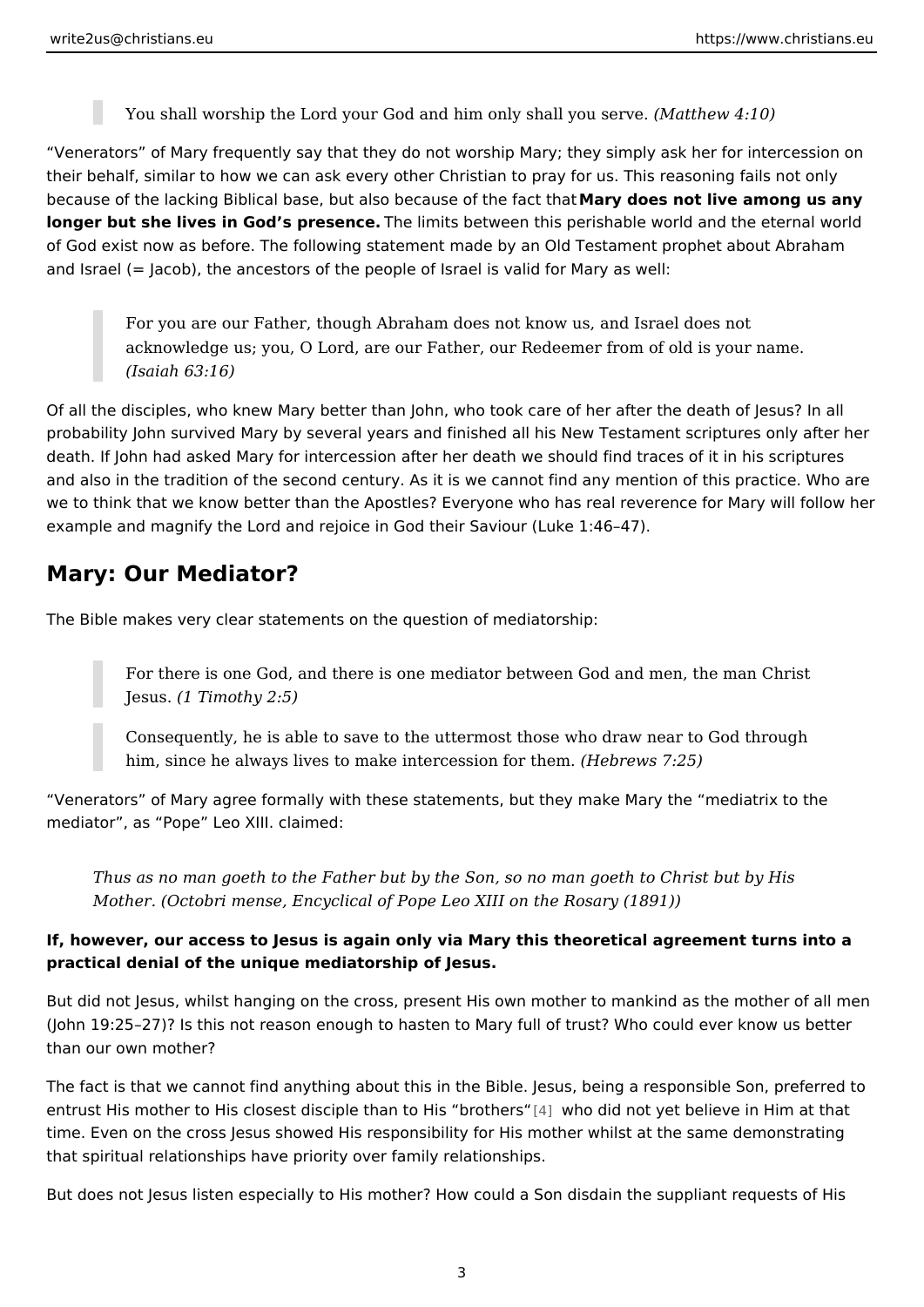mother? Whoever thinks in this way denies the love of God who turns to all peop persons. I approach God with a pure attitude he will listen to me. If I do not have attitude not even Mary can heltpismedsus who calls us, saying,

Come to me, all who labour and are heavy laden, and I will give you res upon you, and learn from me, for I am gentle and lowly in heart, and yo for your souls. For my yoke is easy, and  $m \sqrt{M}$ bautthew its 112 $\beta$ h 8.0)

All that the Father gives me will come to me, and whoever comes to me  $out(John 6:37)$ 

## Mary: Without Sin?

According to the testimony of the News Uss was mewithout sin:

Which one of you convicts (nules horf 8i48)

Whoever speaks in such a way must either be a megalomaniac or he lins unist of med in with the first Christians we believe that Jesus was the only man who had the rig sentence.

For we do not have a high priest who is unable to sympathize with our v one who in every respect has been tempted as we a Hee, by ew with ho 5u)t sin.

For it was indeed fitting that we should have such a high priest, holy, i unstained.  $\&$  ebrews  $7:26$ )

He committed no sin, neither was deceit fou(md Pieters2m2o2u)th.

Concerning Mary, however, no such statement can be found anywhere in the Bibl greeting in Luke 1:28 is usually quoted as Biblical proof of her sinlessness:

Greetings, O favoured one, the Lord is with you!

Venerators of Mary build the whole doctrine of Mary s sinlessness on this one which is incorrectly rendered in  $5$ ] thes Vg tgatitae plena, i.e. full of grace. However, catholic translations do not use the expression full of grace any more. Neverth with these words. The expression favoured one is actually mucsthem beerseen finsdication that indication that indication favoured in that is actually mucsthem beerseen finsdication that is actually mucsthem indication with in need of grabence it cannot be taken as an indication of her sinlessness. Conc however, we do find the following statement:

And Stepheun, of graacned power, was doing great wonders and signs amon  $peopl@Acts$  6:8)

In his case nobody draws the conclusions as in the case of Mary. Even in Stephe sinlessness, although we highly respect the obedience and devotion of the first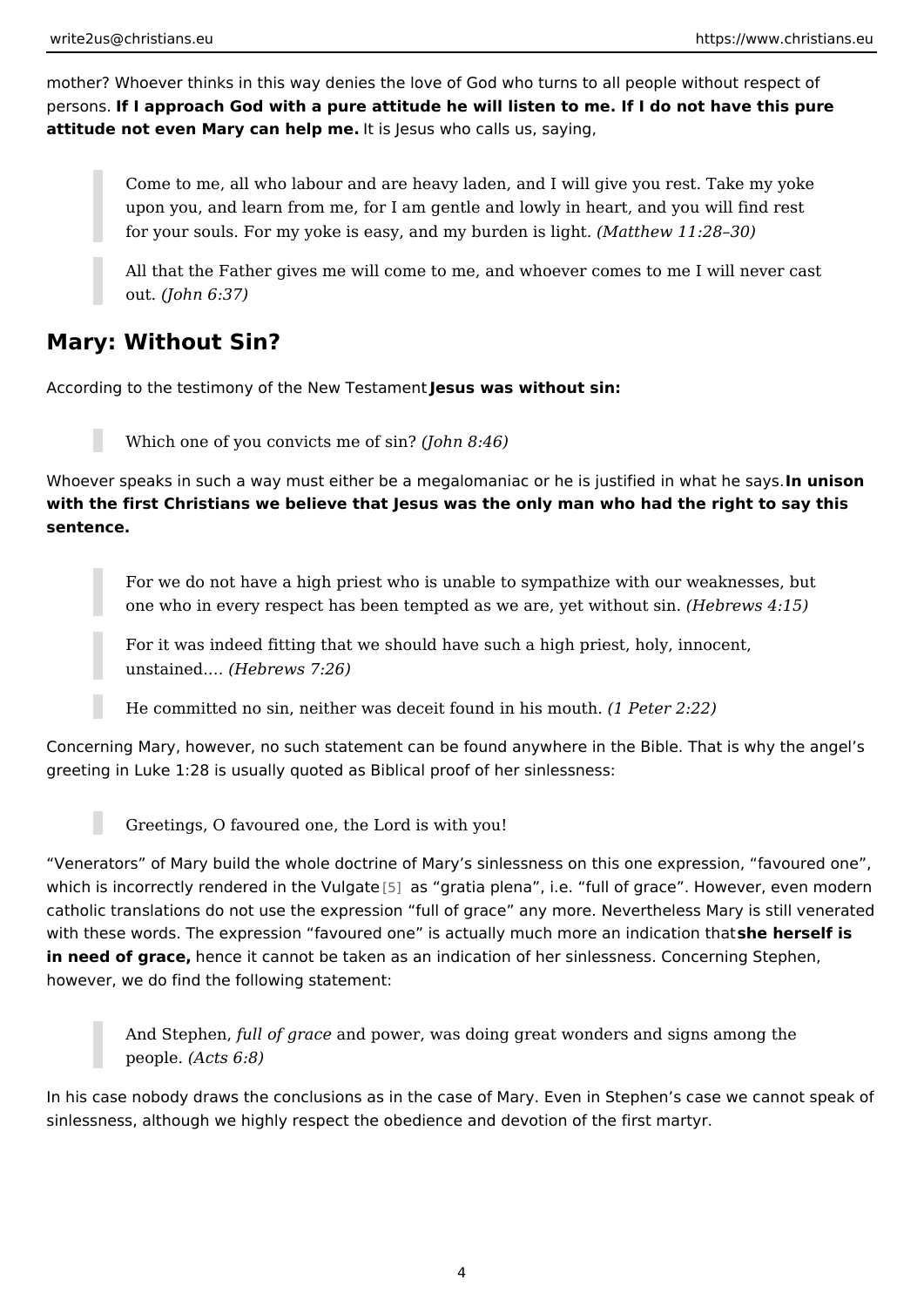The ecclesiastical writers of the first centuries were also aware theatume ahrave imane look altohn Chrysostom s comment Matthew 12:46 50:

For in fact that which she had essayed to do, was of superfluous vanity; in to show the people that she hath power and authority over her Son, imagin anything great concerning Him; whence also her unseasonable approach. (, Homilies to Matthew, Homily 44)

Maybe Chrysostom overrated the situation depicted in Matthew 12. Nevertheless even for this 4th century Catholic saint Mary s sinlessness was not dogma.

Likewise, in unitCylewmitchnt from Alexandreia confess:

&wherefore also He alone is judge, because He alone is sinless. (Clement Paedagogus (The Instructor) I,4,2)

## Mary: The Mother of God?

The council of Ephesus (431) coined the term theotokos (God s bearer) for Mar correct as far as the one born to her is true God and true man. Of course it is cl Creator of the universe, is without any origin. It is impossible for Him to have father

In the same way as Paul could write,

& they would not have crucified the  $L$ (dr $C$  corfingthoiray ns 2:8)

which effectively means that they crucified God, we too, can say that Mary gave however, a statement about Jesus nature and not about Mary. Unfortunately tho wrongly accentuated teaching of the council of Ephesus led to a stMoangoeantpyhasis At that time masses of pagans were integrated in the church with the effect that Magna Mater a cult Paul was already confronted with in Ephesus (Acts 19:23 40) into the ranks of Christianity.

The term bearer of God (or still more simplified: Mother of God ) is frequently misunderstoodspecially by people without any theological education, in whom the commonly evokes corresponding emotions. The Heavenly Father receives the H side. Monotheism is formally retained, but practically polytheism is introduced. are directed to the Queen of Heavens (Compare Jeremiah 7:18). The fatherly G restrain the punishing hand [6]f her Son.

The Bible, however, teaches us about a different God. The God the Bible speaks

&that they should seek God, in the hope that they might feel their way t find him. Yet he is actually not far from each one of us, for In him we have our beinagcts  $17:27$  28)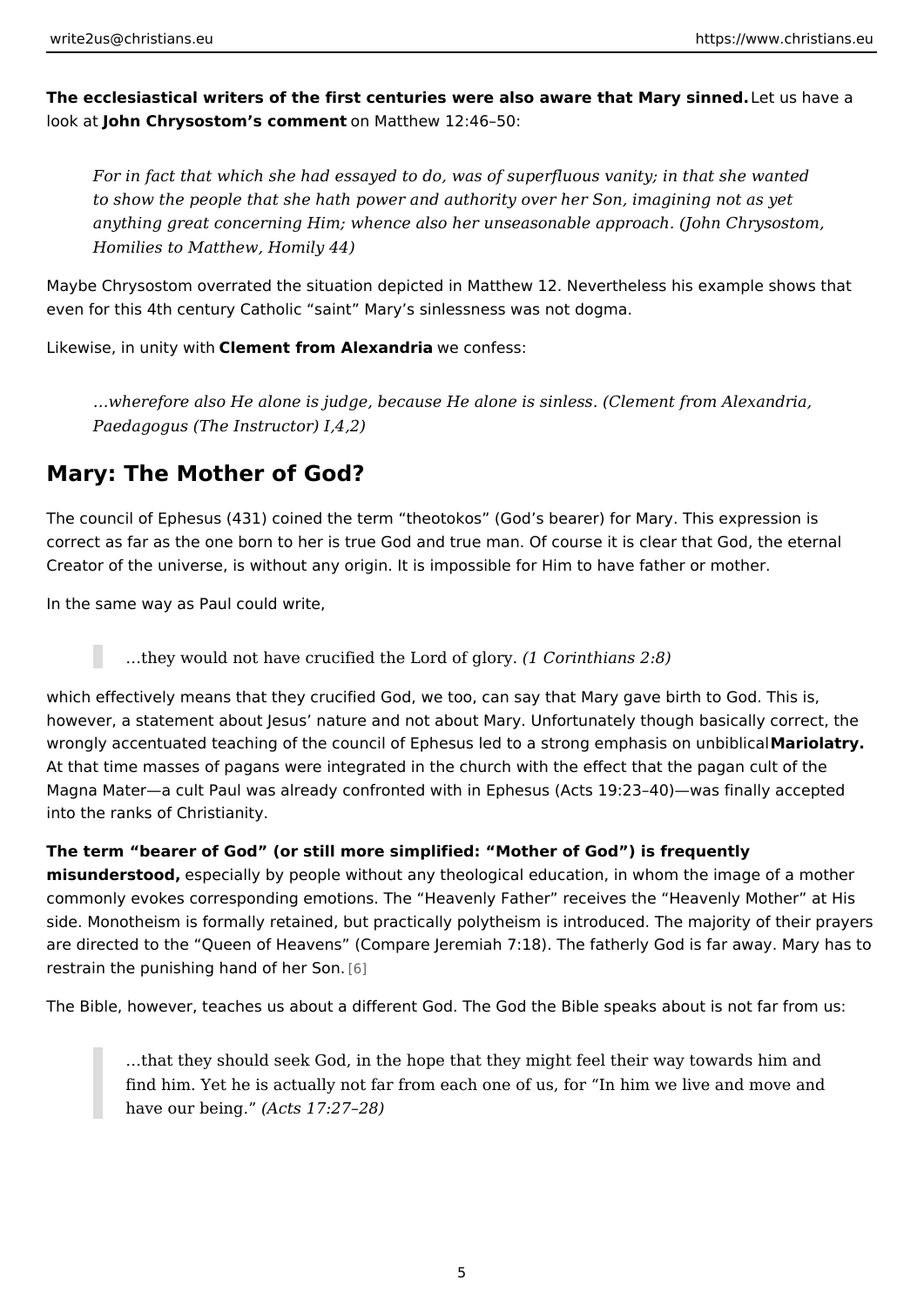The God of the Bible cannot be pressed in the framework of man and woman, fat mother-goddes The infinite Creator of the universe is above these categories. The Bible not only many passages showing us God as Father, but also statements com

Can a woman forget her nursing child, that she should have no compass of her womb? Even these may forget, yet I willlsabathfoligget byou.

As one whom his mother comforts, so I w(Isaciaanh  $66t:1/30$ u.

We want to serve Him alone, who for us is much more than father and mother. W serve Him, our sole God and Saviour, in the same way Mary did, within the fellow disciples of Jesus.

## MARY

Look what they ve to Mary done! Did they make of her just fun? She s disgraced like an idol By a people proud and idle.

Once she was a simple maid. All honour to her God she paid. But now she s called the Heavens Queen Who comforts us in all our pain.

Our Great Mother is she called Like pagan goddesses of old. The Lord s poor maid from Nazareth Is worshipped just like [As](#page-6-0)htoreth

 Immaculate they call her name, Though blessed, was sinful all the same. In spite of doubts she found her faith, Defeated sin through God s great grace.

As Mediatrix of all grace They give her all impudent praise, Though Mary humble was and true: Do everything He says  $[8]$ o you!

If you believe as Mary did You ll throw away your rosary. Don t use blessed medals you re no witch! Avoid each place of pilgrimage!

One mediator is to God: Jesus, who salvation brought. The only way to God is He, For you, for Mary and for me.

Together we will praise the Lord,